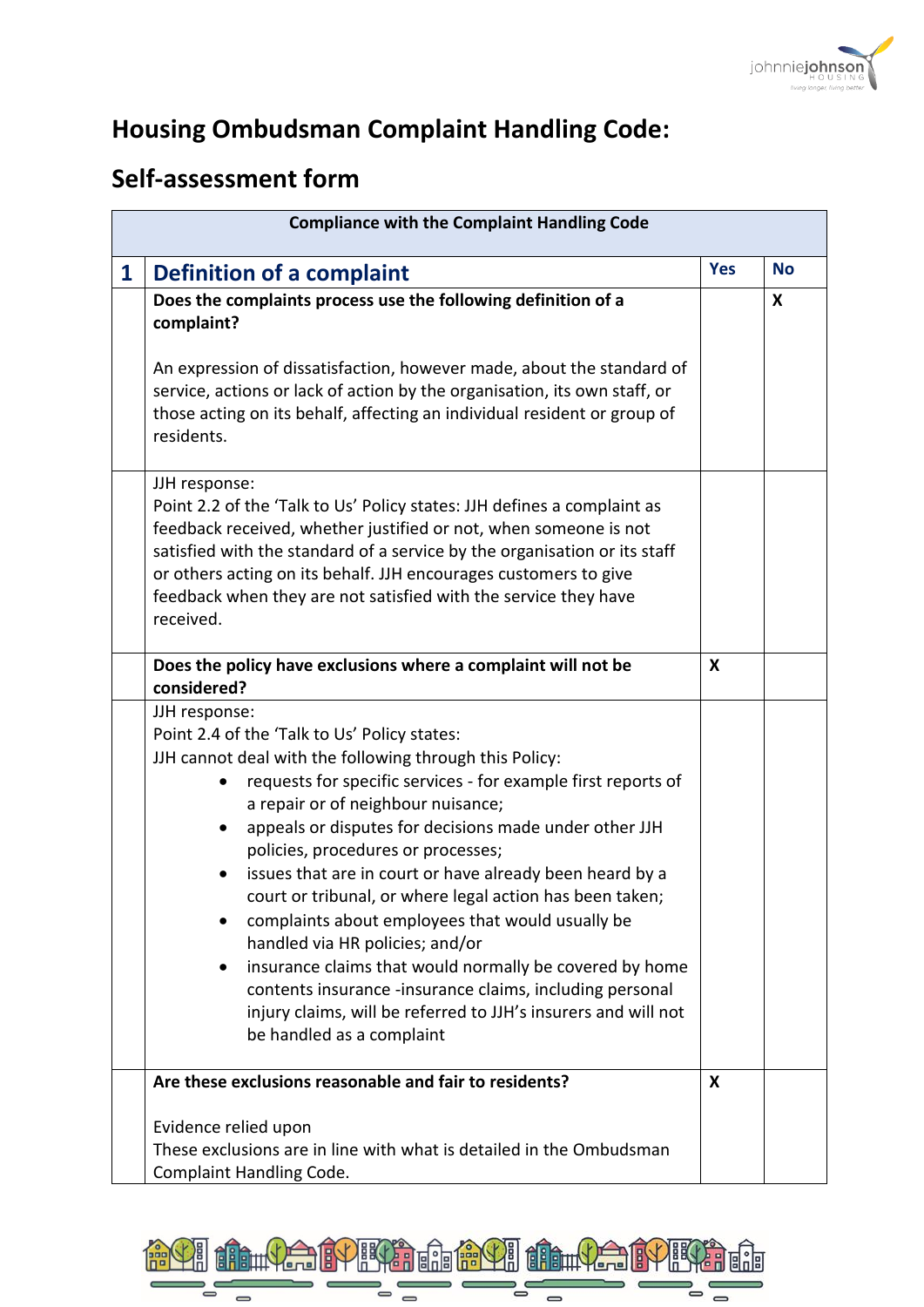

| $\overline{2}$ | <b>Accessibility</b>                                                      |   |   |
|----------------|---------------------------------------------------------------------------|---|---|
|                | Are multiple accessibility routes available for residents to make a       | X |   |
|                | complaint?                                                                |   |   |
|                | JJH response:                                                             |   |   |
|                | Point 3.1 of the 'Talk to Us' Policy states:                              |   |   |
|                | Customers can make a complaint by the following methods:                  |   |   |
|                | over the telephone to our Customer Hub on telephone                       |   |   |
|                | 0345 305 5335                                                             |   |   |
|                | in person to any member of staff<br>$\bullet$                             |   |   |
|                | by visiting our website www.jjhousing.co.uk<br>$\bullet$                  |   |   |
|                | by letter                                                                 |   |   |
|                | by e mail                                                                 |   |   |
|                | or by asking a relative, friend, MP, Councillor or any other<br>$\bullet$ |   |   |
|                | representative to contact us.                                             |   |   |
|                |                                                                           |   |   |
|                | Is the complaints policy and procedure available online?                  | X |   |
|                | JJH response:                                                             |   |   |
|                | https://www.jjhousing.co.uk/how-to-register-a-complaint                   |   |   |
|                |                                                                           |   |   |
|                | Do we have a reasonable adjustments policy?                               |   | X |
|                | JJH response:                                                             |   |   |
|                | We have an Equality, Diversity and Inclusion Policy which relates to      |   |   |
|                | colleagues, agency workers and contractors.                               |   |   |
|                | Reasonable adjustments for residents would fall in line with our          |   |   |
|                | Allocations Policy as well as discussions with our                        |   |   |
|                | Assets/Neighbourhoods teams.                                              |   |   |
|                |                                                                           |   |   |
|                | As per our 'Talk to Us' Policy:                                           |   |   |
|                | 3.2<br>JJH provides equal access to our complaints service by:            |   |   |
|                | Offering a Complaints Advocacy Service                                    |   |   |
|                | Accepting verbal complaints                                               |   |   |
|                | Supporting vulnerable customers                                           |   |   |
|                | Translating and interpreting                                              |   |   |
|                | Providing information in large print or audio                             |   |   |
|                | Holding meetings in places with disabled access and                       |   |   |
|                | hearing loops                                                             |   |   |
|                | Paying your reasonable travel and where appropriate,                      |   |   |
|                | carer costs                                                               |   |   |
|                | Inviting a support worker / carer for customers who have                  |   |   |
|                | physical or mental health issues (e.g. sight-impaired,                    |   |   |
|                | autism)                                                                   |   |   |
|                | Do we regularly advise residents about our complaints process?            | X |   |
|                | JJH response:                                                             |   |   |

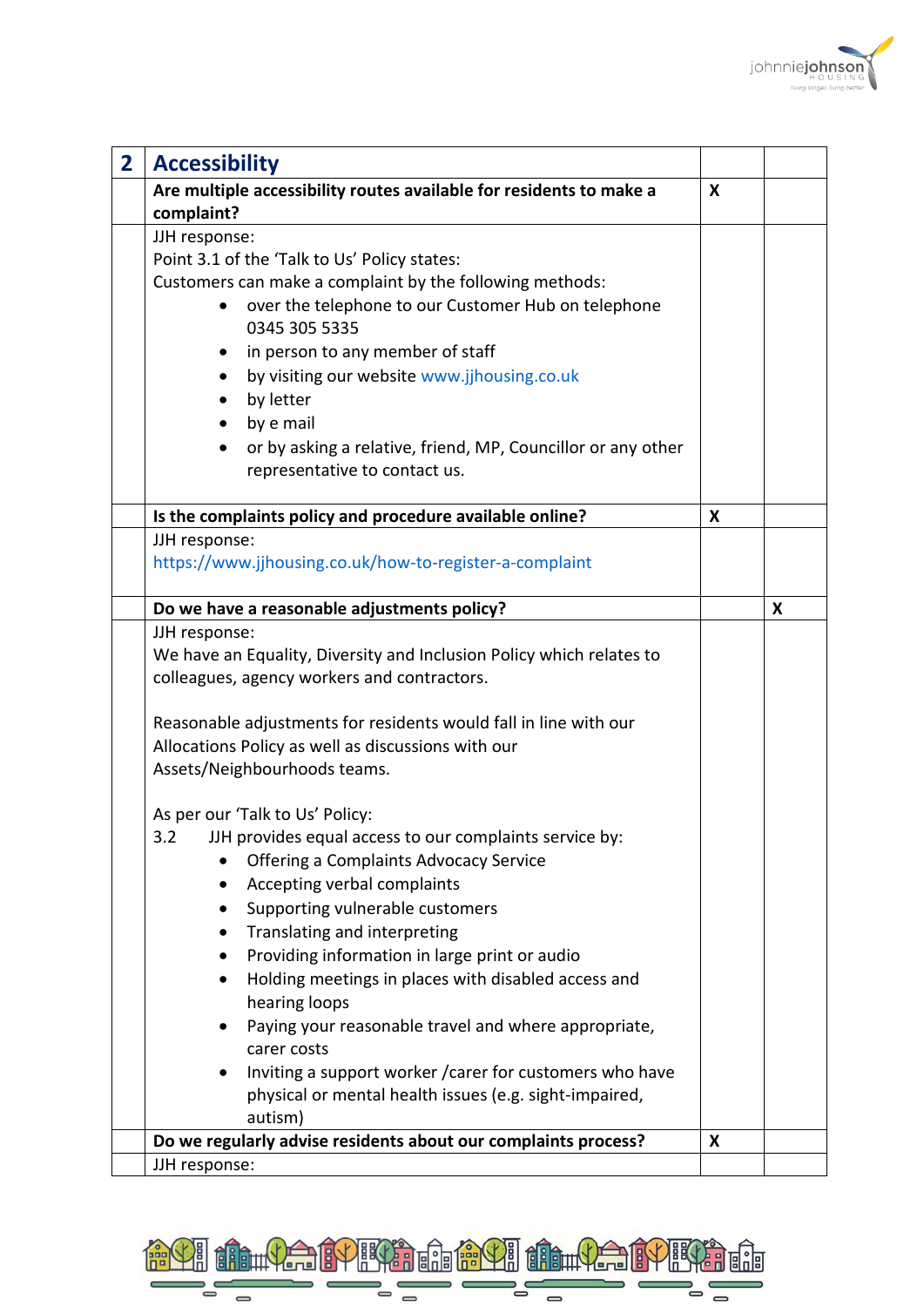

| We encourage complaints and feedback from residents in order to       |  |
|-----------------------------------------------------------------------|--|
| improve our services; this is promoted through engagement activities, |  |
| for example Scrutiny Panel and Digital Conferences, discussion on     |  |
| performance as well as conversations with JJH colleagues who interact |  |
| with residents such as Customer Services and Neighbourhood teams.     |  |

| $\overline{\mathbf{3}}$ | <b>Complaints team and process</b>                                                                                                                                                                                                                                                                                |     |  |
|-------------------------|-------------------------------------------------------------------------------------------------------------------------------------------------------------------------------------------------------------------------------------------------------------------------------------------------------------------|-----|--|
|                         | Is there a complaint officer or equivalent in post?                                                                                                                                                                                                                                                               | X   |  |
|                         | JJH response:<br>As per the Ombudsman Complaint Handling Code, our Customer<br>Services team is primarily responsible for complaints; however, we<br>empower all our team members to recognise a complaint, log it on our<br>internal system and respond as appropriate in line with our Policy and<br>procedure. |     |  |
|                         | Does the complaint officer have autonomy to resolve complaints?                                                                                                                                                                                                                                                   | X   |  |
|                         | JJH response:<br>We aim to resolve complaints at first point of contact with any JJH<br>team member having the autonomy to resolve the complaint for our<br>residents.                                                                                                                                            |     |  |
|                         | Does the complaint officer have authority to compel engagement<br>from other departments to resolve disputes?                                                                                                                                                                                                     | X   |  |
|                         | JJH response:<br>The JJH team member who is investigating the complaint is<br>encouraged to liaise with other teams to ensure all areas of the<br>complaint are resolved where possible.                                                                                                                          |     |  |
|                         | If there is a third stage to the complaints procedure are residents<br>involved in the decision making?                                                                                                                                                                                                           | N/A |  |
|                         | JJH response:<br>There is not a third stage to our complaints procedure.                                                                                                                                                                                                                                          |     |  |
|                         | Is any third stage optional for residents?                                                                                                                                                                                                                                                                        | N/A |  |
|                         | JJH response:<br>There is not a third stage to our complaints procedure as we<br>endeavour to resolve a resident's complaint at the initial stage, first<br>formal stage or second and final formal stage in which an independent<br>Senior Manager reviews the previous stages and responses.                    |     |  |
|                         | Does the final stage response set out residents' right to refer the<br>matter to the Housing Ombudsman Service?                                                                                                                                                                                                   | X   |  |
|                         | JJH response:<br>The final stage response explains the resident's right to refer to the<br>Ombudsman and includes the contact details to do so.                                                                                                                                                                   |     |  |

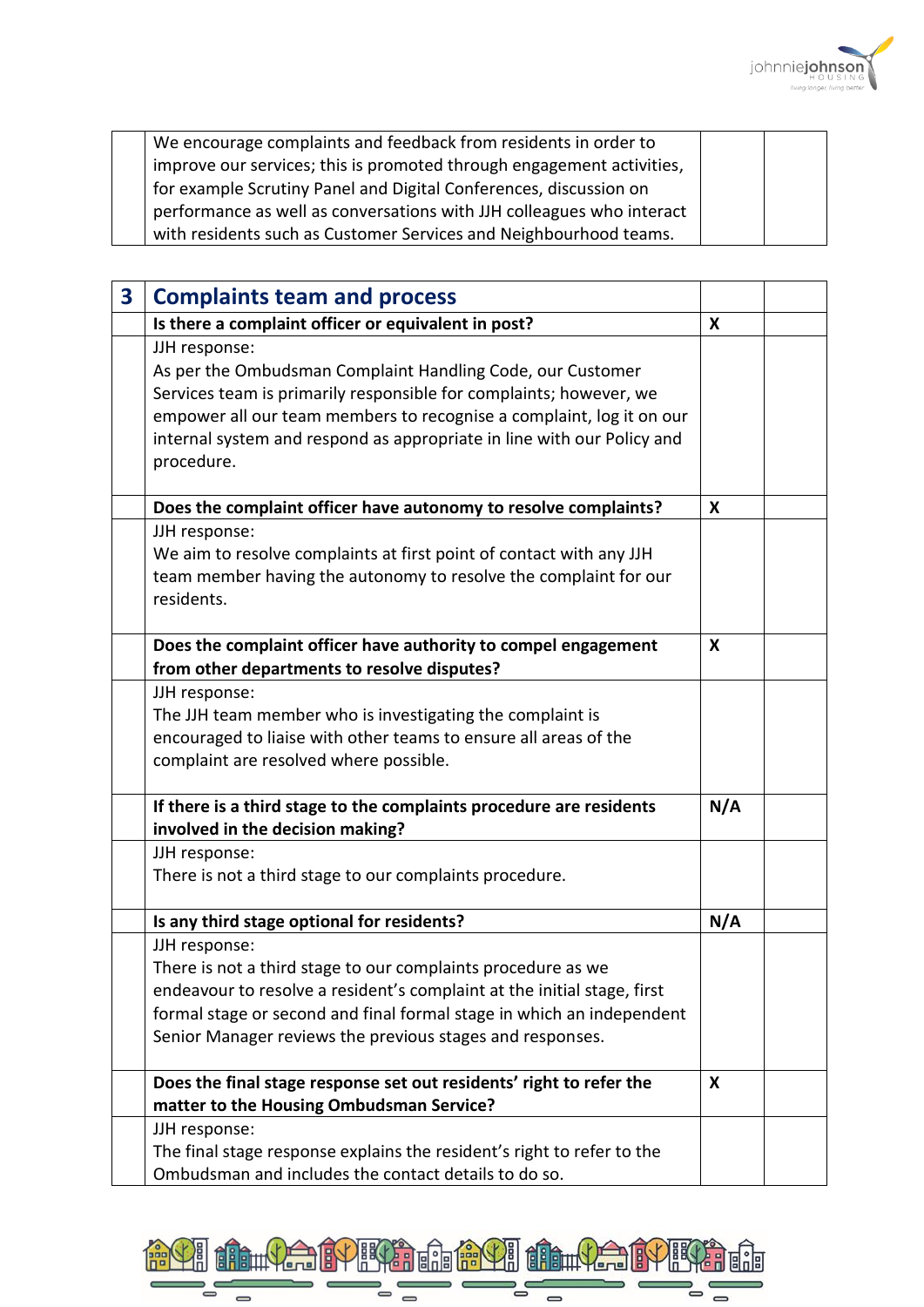

|   | Do we keep a record of complaint correspondence including                  | X |  |
|---|----------------------------------------------------------------------------|---|--|
|   | correspondence from the resident?                                          |   |  |
|   | JJH response:                                                              |   |  |
|   | All complaint details including stage, issues, actions taken,              |   |  |
|   | correspondence and lessons learned are recorded on JJH internal            |   |  |
|   | complaints database.                                                       |   |  |
|   |                                                                            |   |  |
|   | At what stage are most complaints resolved?                                | 1 |  |
|   |                                                                            |   |  |
|   | JJH response:                                                              |   |  |
|   | From the 1 April 2020 - 31 October 2020 there were                         |   |  |
|   | 140 Stage 1 complaints and 6 Stage 2 complaints equating to 96%            |   |  |
|   | complaints resolved at Stage 1.                                            |   |  |
|   | The complaints database does not allow analysis of Stage 0 (informal)      |   |  |
|   | complaints to identify which of these escalated to a formal complaint.     |   |  |
|   |                                                                            |   |  |
| 4 | <b>Communication</b>                                                       |   |  |
|   | Are residents kept informed and updated during the complaints              | X |  |
|   | process?                                                                   |   |  |
|   | JJH response:                                                              |   |  |
|   | As per our 'Talk to Us' Policy:                                            |   |  |
|   | At all stages of the complaints process, JJH will:<br>6.3                  |   |  |
|   | Confirm with the complainant who is responsible for<br>$\bullet$           |   |  |
|   | responding to the complaint                                                |   |  |
|   | Speak to the complainant within 2 working days to discuss<br>٠             |   |  |
|   | the complaint                                                              |   |  |
|   | Confirm JJH's understanding of the complaint and the<br>$\bullet$          |   |  |
|   | outcome the complainant desires                                            |   |  |
|   | Advise the complainant when to expect a reply                              |   |  |
|   | Explain JJH's decision(s)                                                  |   |  |
|   |                                                                            |   |  |
|   | Confirm when any actions will be completed                                 |   |  |
|   | Respect confidentiality and advise the complainant of any                  |   |  |
|   | enquiries we may need to make which could involve                          |   |  |
|   | others in helping resolve your complaint.                                  |   |  |
|   |                                                                            | X |  |
|   | Are residents informed of the landlord's position and given a chance       |   |  |
|   | to respond and challenge any area of dispute before the final<br>decision? |   |  |
|   |                                                                            |   |  |
|   | JJH response:                                                              |   |  |
|   | Residents are kept informed throughout the complaints procedure as         |   |  |
|   | per point 6.3 in our 'Talk to Us' Policy.                                  |   |  |
|   |                                                                            |   |  |
|   | Are all complaints acknowledged and logged within five days?               | X |  |
|   | JJH response:                                                              |   |  |

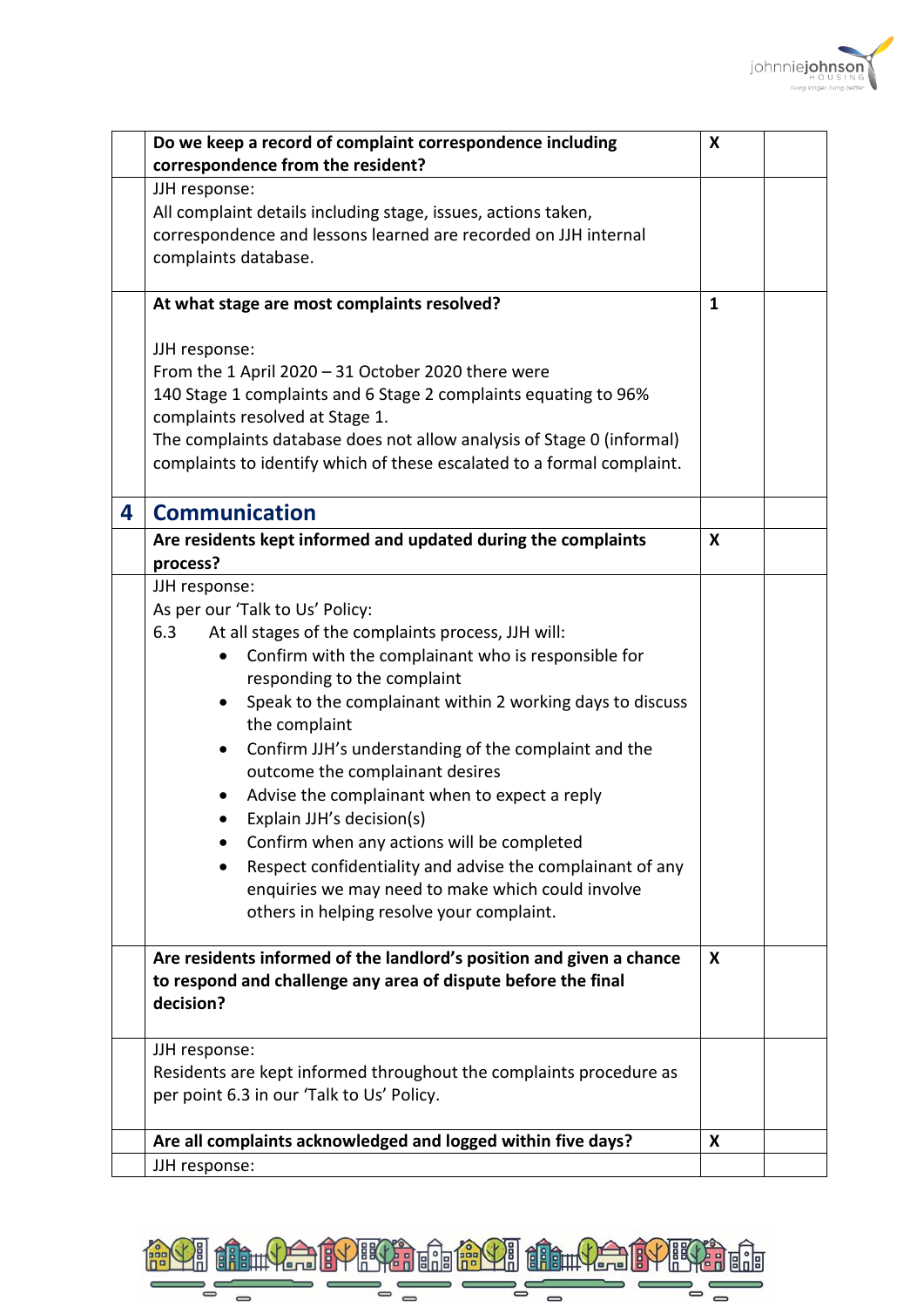

| Complaints are logged and acknowledged on the same day as part of                                                                              |     |  |
|------------------------------------------------------------------------------------------------------------------------------------------------|-----|--|
| our complaints procedure. The investigating manager will speak to the                                                                          |     |  |
| resident within three working days of the complaint being logged.                                                                              |     |  |
| Are residents advised of how to escalate at the end of each stage?                                                                             | X   |  |
| JJH response:                                                                                                                                  |     |  |
| As part of the investigating manager's response, details are included of                                                                       |     |  |
| how to escalate at each stage and contact information for the Housing<br>Ombudsman is included in the Stage 2 response.                        |     |  |
|                                                                                                                                                |     |  |
| What proportion of complaints are resolved at stage one?                                                                                       | 96% |  |
| JJH response:                                                                                                                                  |     |  |
| From the 1 April $2020 - 31$ October 2020 there were<br>140 Stage 1 complaints and 6 Stage 2 complaints equating to 96%                        |     |  |
| complaints resolved at Stage 1.                                                                                                                |     |  |
|                                                                                                                                                |     |  |
| The complaints database does not allow analysis of Stage 0 (informal)                                                                          |     |  |
| complaints to identify which of these escalated to a formal complaint.                                                                         |     |  |
| What proportion of complaints are resolved at stage two?                                                                                       | N/A |  |
| JJH response:<br>The complaints database does not allow analysis of complaints to                                                              |     |  |
| identify which of these escalated to a formal Stage 2 complaint and                                                                            |     |  |
| was resolved.                                                                                                                                  |     |  |
|                                                                                                                                                |     |  |
| What proportion of complaint responses are sent within Code                                                                                    | 99% |  |
| timescales?                                                                                                                                    |     |  |
| Stage one                                                                                                                                      |     |  |
| Stage one (with extension)                                                                                                                     |     |  |
| Stage two                                                                                                                                      |     |  |
| Stage two (with extension)                                                                                                                     |     |  |
| JJH response:                                                                                                                                  |     |  |
| 3 out of 456 complaints were not responded to in JJH timescales which                                                                          |     |  |
| are 10 working days at Stage 1 and 15 working days at Stage 2.                                                                                 |     |  |
| The complaints database does not allow us to differentiate between                                                                             |     |  |
| Stage 1 and Stage 2 in relation to timescales without manually                                                                                 |     |  |
| counting these.                                                                                                                                |     |  |
|                                                                                                                                                |     |  |
| Where timescales have been extended did we have good reason?                                                                                   | X   |  |
| JJH response:                                                                                                                                  |     |  |
| If a timescale has been extended, this could be due to a repair being<br>completed or a follow up conversation taking place with the resident; |     |  |
| the investigating manager will note this on the actions tab of the                                                                             |     |  |

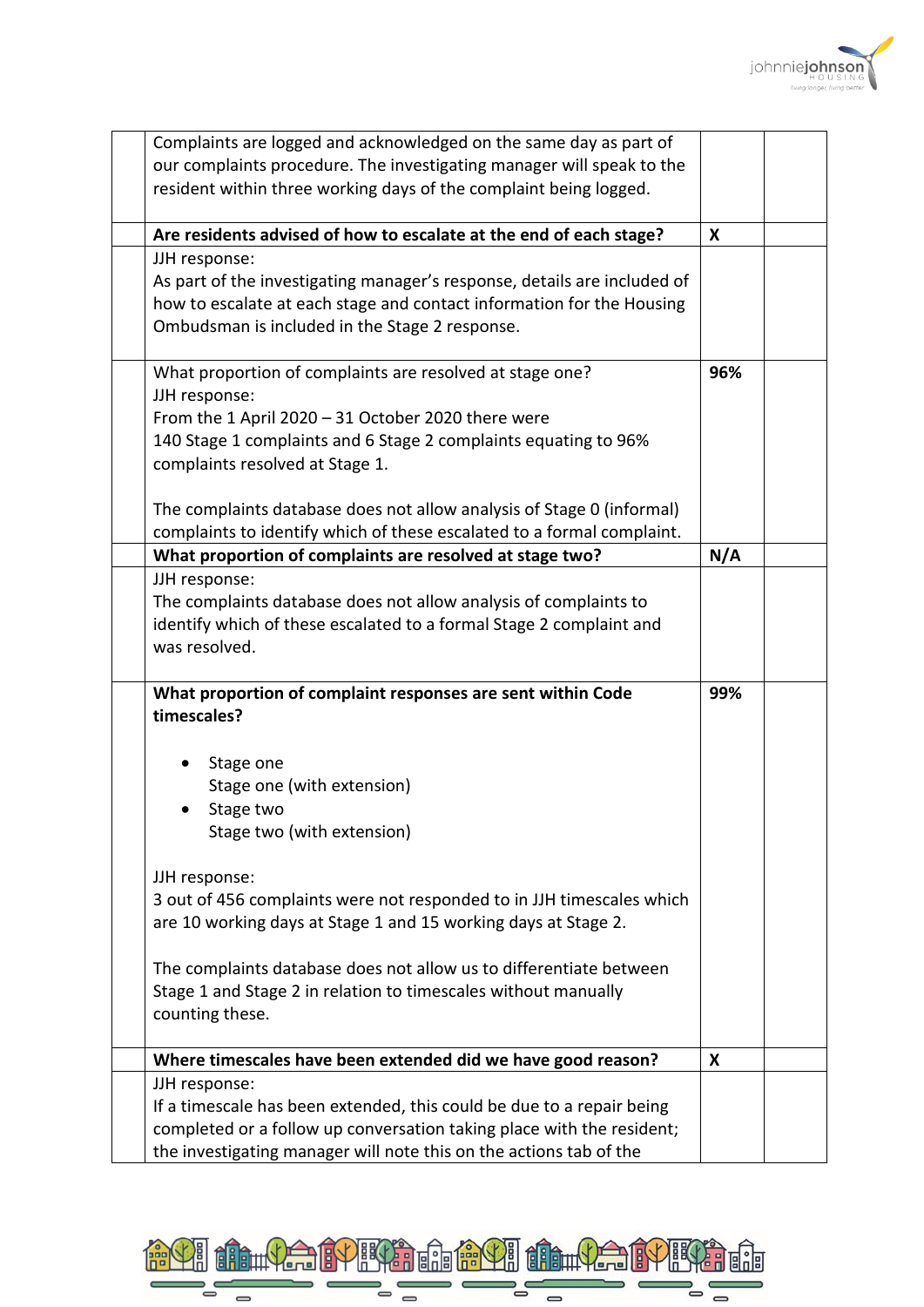

| internal complaints database as well as the conversation that took<br>place with the resident.                                                                                                                                                                                                                                                            |     |  |
|-----------------------------------------------------------------------------------------------------------------------------------------------------------------------------------------------------------------------------------------------------------------------------------------------------------------------------------------------------------|-----|--|
| Where timescales have been extended did we keep the resident<br>informed?                                                                                                                                                                                                                                                                                 | X   |  |
| JJH response:<br>As per the 'Talk to Us' Policy, point 5.2 JJH aims to complete<br>investigations and provide a response within 10 working days. If this<br>timescale cannot be met, the investigating manager will contact the<br>complainant to agree a revised date.<br>These details would be logged on the action tab of the complaints<br>database. |     |  |
| What proportion of complaints do we resolve to residents'<br>satisfaction?                                                                                                                                                                                                                                                                                | 66% |  |
| JJH response:<br>From the 1 April 2020 - 31 October 2020 there were 44 responses to<br>our satisfaction survey with 66% satisfied with the complaints process.                                                                                                                                                                                            |     |  |

| 5 | <b>Cooperation with Housing Ombudsman Service</b>                                                                                                                                                                                                                                                                                                             |   |  |
|---|---------------------------------------------------------------------------------------------------------------------------------------------------------------------------------------------------------------------------------------------------------------------------------------------------------------------------------------------------------------|---|--|
|   | Were all requests for evidence responded to within 15 days?                                                                                                                                                                                                                                                                                                   | X |  |
|   | JJH response:<br>From April 2020 there was one request from the Ombudsman,<br>requesting that information was supplied by 6 <sup>th</sup> June 2020, the<br>information was provided on 29 <sup>th</sup> May 2020.                                                                                                                                            |   |  |
|   | Where the timescale was extended did we keep the Ombudsman<br>informed?                                                                                                                                                                                                                                                                                       | X |  |
|   | JJH response:                                                                                                                                                                                                                                                                                                                                                 |   |  |
|   | No extension was required.                                                                                                                                                                                                                                                                                                                                    |   |  |
| 6 | <b>Fairness in complaint handling</b>                                                                                                                                                                                                                                                                                                                         |   |  |
|   | Are residents able to complain via a representative throughout?                                                                                                                                                                                                                                                                                               | X |  |
|   | JJH response:<br>As per the 'Talk to Us' Policy;<br>If customers need help or advice in making a complaint to us<br>3.3<br>or want someone to act on their behalf, there are<br>independent sources of help such as:<br>Citizens Advice Bureau<br>Freedom of Information Act<br>Local Tenants and Resident groups<br>Local Councillor or Member of Parliament |   |  |

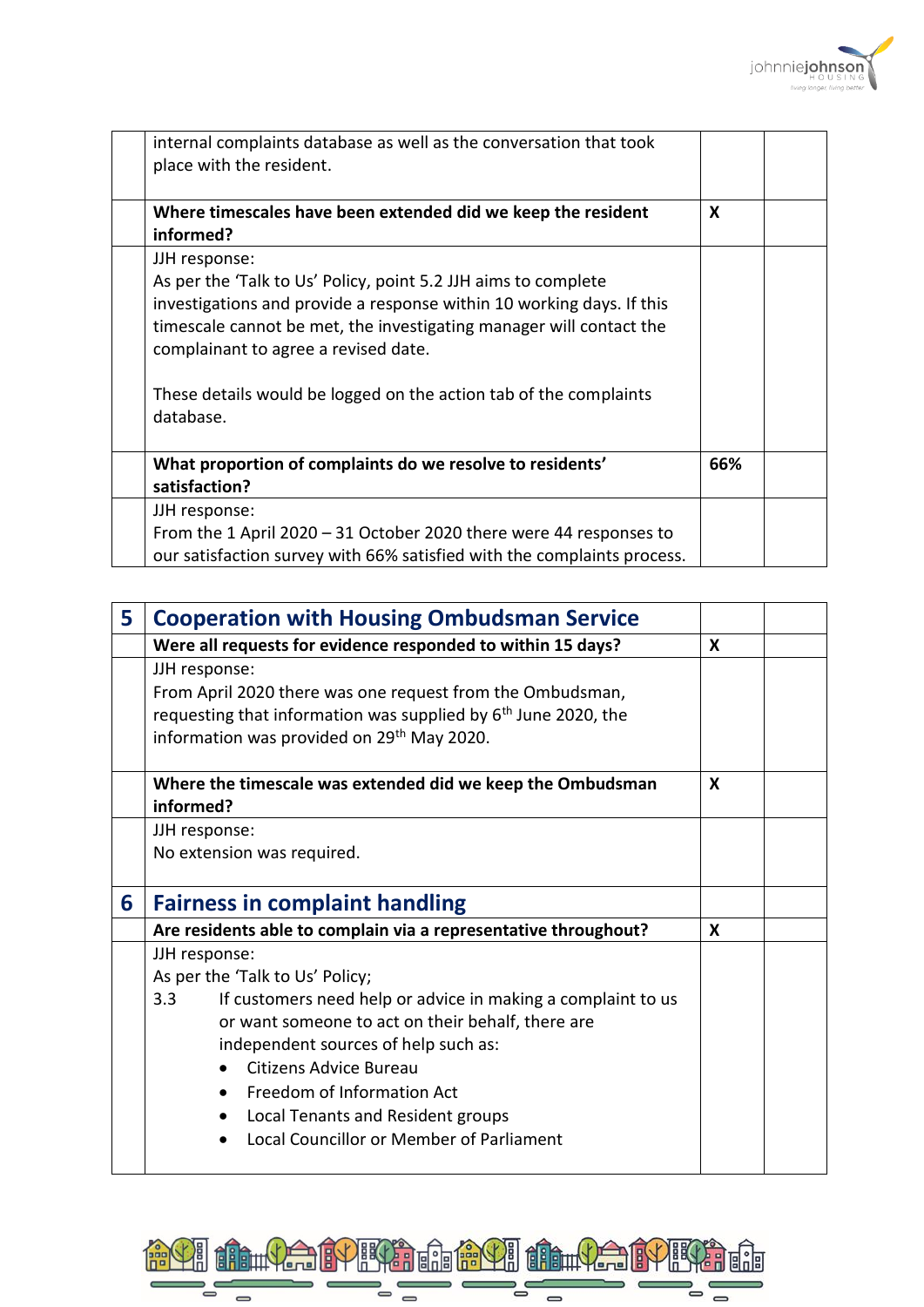

|   | If advice was given, was this accurate and easy to understand?                                                                             | N/A |
|---|--------------------------------------------------------------------------------------------------------------------------------------------|-----|
|   | JJH response:                                                                                                                              |     |
|   | Advice given from a representative is between the resident and that                                                                        |     |
|   | individual, JJH would not be privy to this information.                                                                                    |     |
|   |                                                                                                                                            |     |
|   | How many cases did we refuse to escalate?                                                                                                  | N/A |
|   | JJH response:                                                                                                                              |     |
|   | The complaints database does not hold this information and therefore,                                                                      |     |
|   | we would not be able to confirm how many cases were escalated.                                                                             |     |
|   |                                                                                                                                            |     |
|   | What was the reason for the refusal?                                                                                                       |     |
|   | JJH response:                                                                                                                              |     |
|   | As per the 'Talk to Us' Policy point 2.5;                                                                                                  |     |
|   | Generally, dealing with complaints is a straightforward process, but in                                                                    |     |
|   | a minority of cases where this is not the case, JJH reserves the right to                                                                  |     |
|   | refuse to deal with the complaint; or may seek to deal with it                                                                             |     |
|   | differently if in our view it is being pursued unreasonably or merits                                                                      |     |
|   | being handled in a different manner.                                                                                                       |     |
|   | Examples of these situations include:                                                                                                      |     |
|   | When customers continue to complain about issues that have                                                                                 |     |
|   | already been responded to previously.                                                                                                      |     |
|   | When customers are liaising with JJH in an abusive or<br>aggressive manner.                                                                |     |
|   | When customers will not work with JJH to resolve the issue or                                                                              |     |
|   | their expectations are either unreasonable or outside what JJH                                                                             |     |
|   | can agree.                                                                                                                                 |     |
|   | Service failures that occurred over 12 months ago as we will<br>$\bullet$                                                                  |     |
|   | not be able to investigate them.                                                                                                           |     |
|   |                                                                                                                                            |     |
|   | Did we explain our decision to the resident?                                                                                               | N/A |
|   | JJH response:                                                                                                                              |     |
|   | The complaints database does not hold information as to whether a                                                                          |     |
|   | complaint was refused to be escalated and therefore, we would not be<br>able to confirm if these decisions were explained to the resident. |     |
|   |                                                                                                                                            |     |
| 7 | <b>Outcomes and remedies</b>                                                                                                               |     |
|   | Where something has gone wrong are we taking appropriate steps to                                                                          | X   |
|   | put things right?                                                                                                                          |     |
|   | JJH response:                                                                                                                              |     |
|   | As per the 'Talk to Us' Policy;                                                                                                            |     |
|   | 6.4<br>Where there have been failings by JJH, an apology will be                                                                           |     |
|   | issued and matters will be put right at the earliest opportunity.<br>6.5                                                                   |     |
|   | In certain circumstances compensation may be offered. Please<br>refer to the Compensation Policy for further advice.                       |     |
|   |                                                                                                                                            |     |